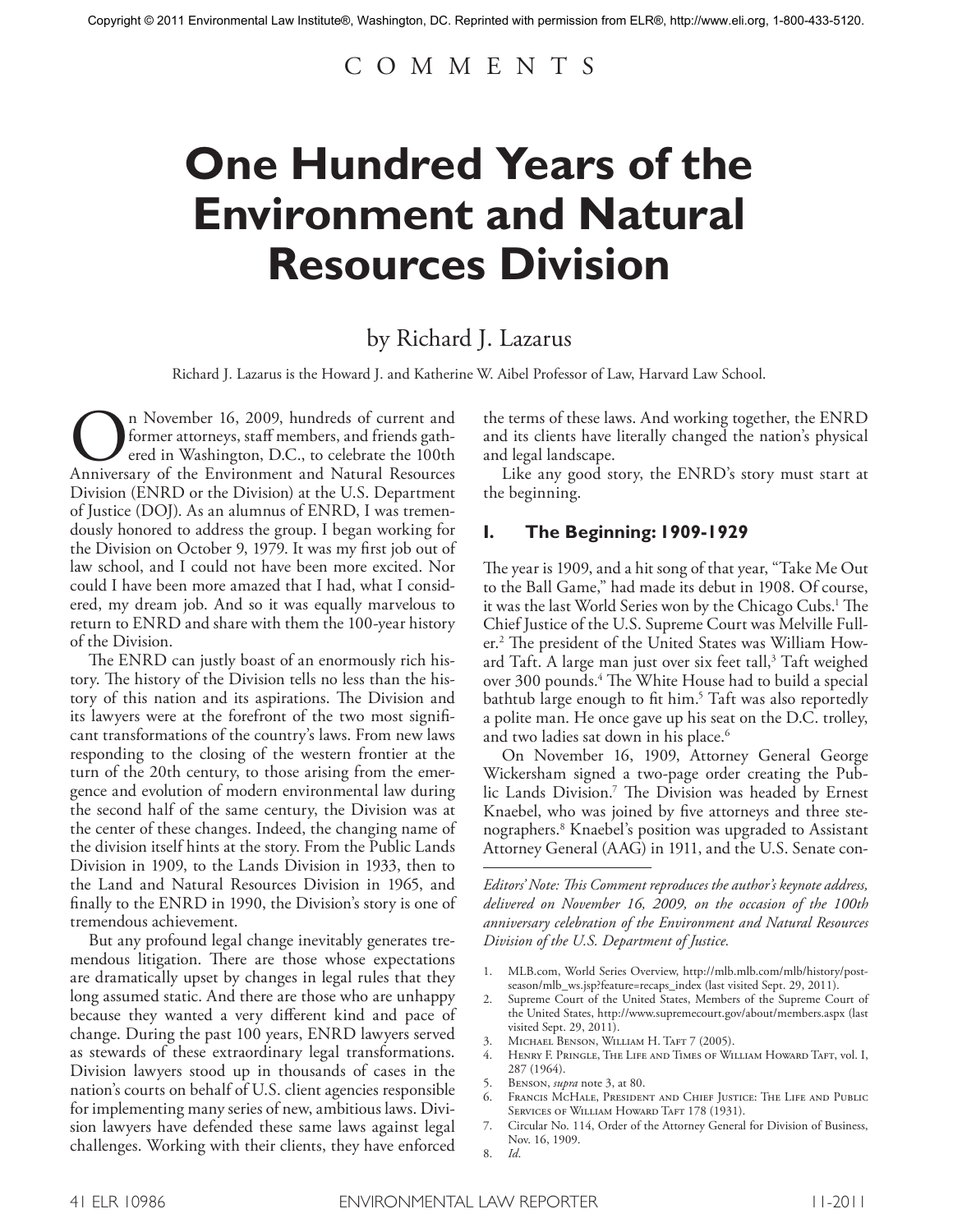firmed him 11 days after the President nominated him.<sup>9</sup> That must be why they called it "the good old days."

Of course, there were some unsteady times during those early days. Attorney General Wickersham pointed out that "on two or three occasions great inconvenience has arisen due to the fact that for a period of two or three hours not a single Assistant Attorney General has been in the Department of Justice." He admonished that "this should not occur," and directed each AAG to ensure at least one of them is always on duty during business hours. 10

The Attorney General's Annual Report in 1910 testifies to the compelling reasons why the DOJ needed the new Division. The Attorney General created the Division "for the purpose of properly attending to the enormous and increasing volumes of business relating to the public lands of the United States and of Indian affairs."11 To be sure, the nation was undergoing a dramatic transformation at the turn of the 20th century.

During the 19th century, the federal government's general land policy was to turn over the nation's public lands to private hands as quickly as possible to promote the settling of the nation from coast to coast. Through the Homestead Act,<sup>12</sup> the Desert Land Act,<sup>13</sup> the Timber Culture Acts,<sup>14</sup> the Timber & Stone Act,<sup>15</sup> the Veterans Acts,<sup>16</sup> the Morrill Act,<sup>17</sup> the Swamp Land Act,<sup>18</sup> and the General Mining Law,<sup>19</sup> among others, the government quickly disposed of massive amounts of public lands. Moreover, the General Allotment Act of  $1887^{20}$  led to reducing the amount of land owned by Native American tribes from 138 million acres to only 48 million acres 50 years later. 21

The federal government's policy worked. In short order, the nation settled one coast to another. The government gave away millions of acres of land for little or no money. The railroads took title to nearly 100 million acres, and states received between 35 and 40 million acres to be used by the railroads. <sup>22</sup> In turn, the railroads quickly sold the land to private parties. For example, the Atchison, Topeka & Santa Fe Railroad advertised land for sale with "good

9. U.S. DOJ, Historical Timeline of Key Organization Events, http://www. justice.gov/enrd/EO\_Events.php (last visited Sept. 30, 2011).

- 11. 1910 Att'y Gen. Ann. Rep. 26.
- 12. Ch. 75, 12 Stat. 392 (1862).
- 13. Ch. 107, 19 Stat. 377 (1877).
- 14. Ch. 277, 17 Stat. 605 (1873).
- 15. Ch. 151, 20 Stat. 89 (1878).

- 17. Ch. 30, 12 Stat. 503 (1862).
- 18. Ch. 84, 9 Stat. 519 (1850).
- 19. Ch. 152, 17 Stat. 91 (1872).
- 20. Ch. 119, 24 Stat. 388 (1887).
- 21. Nell Jessup Newton, ed., Cohen's Handbook of Federal Indian Law §1.04 (2005).
- 22. Coggins et al., *supra* note 16, at 15.

soil for wheat, corn and fruit."<sup>23</sup> Additionally, the Burlington & Missouri River Railroad Company advertised land in Iowa and Nebraska for sale on 10 years' credit and 6% interest. <sup>24</sup> But there was no plan to return public lands to federal ownership.

By the turn of the 20th century, however, the federal government embraced an abrupt change in its land policy. It drafted new rules to retain federal ownership for the benefit of the entire nation, and to create federal public land laws to manage the lands' natural resources and to eliminate their waste. To these ends, Yellowstone National Park became the first national park in the world in 1872.<sup>25</sup> It was shortly followed by Sequoia and Yosemite National Parks in 1890,<sup>26</sup> Mt. Rainier National Park in 1899,<sup>27</sup> and Mesa Verde National Park in 1906. <sup>28</sup> Gifford Pinchot became the first chief of the newly created U.S. Forest Service in 1905. <sup>29</sup> And between 1901 and 1909, President Theodore Roosevelt placed 95 million acres of land under federal protection, while declaring that forest reserves and waters were "vital concerns" to the nation. 30

All the while, the Division's duty was to effectuate these transformations through litigation in federal courts. At the end of the Division's first fiscal year in 1910, the Division had 2,459 civil and 466 criminal cases related to the administration of public lands. In the same period, the Division brought 480 civil cases and recovered nearly 400,000 acres of land and approximately \$130,000 in damages. 31

The reasons for the Division's creation and its emerging role in the nation's history is best captured in events leading up to one of the Division's most famous early cases, *United States v. Midwest Oil Company*. <sup>32</sup> The legal issue in the case arose two months before the Division's creation. The U.S. Geological Service reported to the Secretary of the Interior that private companies acting under the General Mining Law were claiming petroleum deposits on public lands in California and Wyoming at a rate that would result in the federal government losing all ownership in just a few

- 26. Richard West Sellars, *A Very Large Array: Early Federal Historic Preservation*, 47 Nat. Resources J. 267, 287 (2007).
- 27. *Id*. at 280.
- 28. *Id.* at 298.
- 29. Public Lands & National Treasures: The First 100 Years of the Environment & Natural Resources Division 6 (2009), *available at* http:// www.justice.gov/enrd/ENRD\_Assets/public\_lands\_and\_national\_treasures. pdf (last visited Oct. 1, 2011).
- 30. *Id*.
- 31. 1910 Att'y Gen. Ann. Rep. 27.
- 32. 236 U.S. 459 (1915).

<sup>10.</sup> Memorandum from George Wickersham, Attorney General, to Assistant Attorneys General, Apr. 1, 1912.

<sup>16.</sup> *See* George Cameron Coggins et al., Federal Public Land and Resources Law 115 (6th ed. 2007) (explaining the United States conveyed approximately 70 million acres of land to veterans as compensation for their service).

<sup>23.</sup> Norman E. Saul, *The Migration of the Russian-Germans to Kansas*, 40 Kan. Hist. Q. 38 (1974), *available at* http://www.kshs.org/p/kansas-historicalquarterly-the-migration-of-the-russian-germans-to-kansas/13242.

<sup>24.</sup> Library of Congress, An American Time Capsule: Three Centuries of Broadsides & Other Printed Ephemera, http://memory.loc.gov/cgi-bin/ query/h?ammem/rbpebib:@field(NUMBER+@band(rbpe+13401300)) (last visited Oct. 1, 2011).

<sup>25.</sup> U.S. National Park Service, Yellowstone National Park, History & Culture, http://www.nps.gov/yell/historyculture/index.htm (last visited Oct. 1, 2011).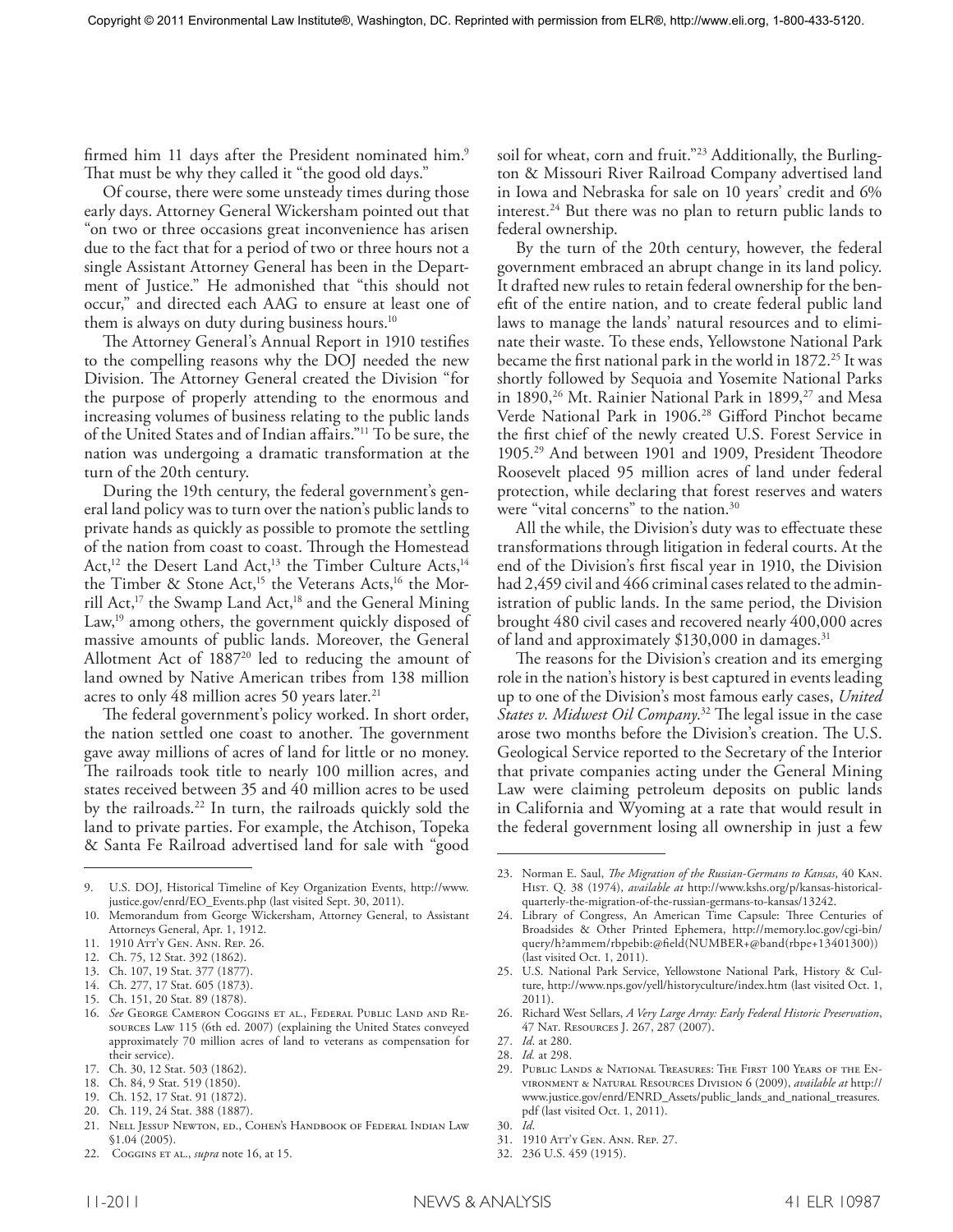41 ELR 10988 ENVIRONMENTAL LAW REPORTER 11-2011

months. <sup>33</sup> The U.S. Navy would have to buy, from private companies, petroleum that now sat on public lands. President Taft acted immediately; he issued an Executive Order withdrawing from public lands all those lands with petroleum deposits from entry or patent. 34

Of course, private industry was furious. They had a point. There was no express statutory authority for the President's action. Existing federal statutes, all from the 19th century, clearly contemplated private entry and patent. So, the President acted to preserve the status quo while the U.S. Congress deliberated over new legislation. As such, the order's purpose was "in aid of proposed legislation."35 It was now the Division's challenge to defend the President's action. And they won.

The Division's first AAG, Knaebel, argued the first of two oral arguments before the Supreme Court. <sup>36</sup> The second time, Knaebel was joined by Solicitor General J.W. Davis. <sup>37</sup> In the end, the Court endorsed the view that the President possesses inherent authority to address such an exigency. <sup>38</sup> The case remains today, almost 100 years later, one of the Court's most important opinions on inherent presidential power in the absence of express congressional authorization.

During the remainder of the decade, the Division was headed by three different AAGs: Francis J. Kearful (1917- 1919); Frank K. Nebeker (1919-1920); and Leslie C. Garnett (1920-1921). <sup>39</sup> The Division's docket reflected the times. It was filled with suits against railroads for fraudulent use of mineral patents, disputes over Native American lands, and efforts to rid the Department and the Division of Communists and Anarchists.

The 1920s saw the Division headed by three AAGs: William D. Riter (1921-1924), Ira K. Wells (1924-25), and Bertice Parmenter (1925-29). <sup>40</sup> In 1920, the states ratified the 19th Amendment granting women the right to vote. 41 The nation was infatuated with "The Charleston,"<sup>42</sup> and no one could resist Lee Morse in *Yes Sir, That's My Baby*. 43 The Chief Justice in 1921 was Edward White, but not for long. Chief Justice White was appointed by President Taft. It was a controversial appointment, as Chief Justice White, in poor health and 65 years old, was a Democrat, and Taft a Republican. <sup>44</sup> Coincidentally, or perhaps not, Chief Justice White remained on the Court for only a few more years, and President Taft fortuitously had the

- 35. *Id*.
- 36. *Id*. at 459. 37. *Id.*
- 38. *See id*. at 471-72.
- 39. U.S. DOJ, ENRD AAGs: Then and Now, http://www.justice.gov/ enrd/2987.htm (last visited Sept. 20, 2011).
- 40. *Id.*
- 41. U.S. Consr. amend. XIX, passed by Congress June 4, 1919, and ratified by the states Aug. 18, 1920.
- 42. *On With the Charleston!,* Literary Dig., Sept. 19, 1925, *reprinted in* Jazz in Print (1856-1929): An Anthology of Selected Early Readings in JAZZ HISTORY 423 (Karl Koenig ed., 2002).
- 43. Lee Morse, Echoes of a Songbird (Jasmine Music 2005).
- 44. McHale, *supra* note 6, at 249.

opportunity to fulfill his lifelong ambition, serving as the Chief Justice of the Supreme Court. <sup>45</sup> If, as it might appear, President Taft appointed Chief Justice White to achieve this result, his tactic worked. Chief Justice White died in 1921, and President Taft, the man who elevated White to Chief Justice, was appointed as the 10th Chief Justice of the Supreme Court. 46

The work of the Division during the 1920s again reflected the changing times. Congress passed the Federal Water Power  $Act^{47}$  and the Mineral Lands Leasing  $Act^{48}$  in 1920. Both of these laws made clear that the federal government would assert permanent and dominant authority over public lands. Meanwhile, the automobile began to sweep the nation. A partially paved Route 66 traversed the nation in 1929. <sup>49</sup> By the end of the decade, more than 26 million cars were on the road. <sup>50</sup> As a result, the Division started its work to acquire the land essential to building the nation's highways. Ultimately, the Division's efforts were integral to facilitating the construction of 41,000 miles of roads across the nation, which was authorized under the Federal-Aid Highway Act of 1956. 51

With the federal government's assumption of authority over public lands came the temptation for abuse. The Teapot Dome Scandal rocked the nation's capital, as Secretary of the Interior Albert Fall was convicted of accepting bribes from oil companies for leases of naval petroleum reserves. <sup>52</sup> The Division brought a series of cases against oil companies for fraudulently obtained leases. <sup>53</sup> The Division itself directly engaged in investigating corruption within the executive branch. AAG Seth Richardson led investigations of the Secretary of Interior's and other officials' malfeasance. 54

The Division's probes were not limited to the U.S. Department of the Interior (DOI). Richardson turned his attention inward, and what he found walking the hallways at the Division was startling: no one was there. He accordingly issued the following missive to Division attorneys:

I have experienced considerable trouble at times in getting contact with various attorneys in the above divisions owing to inability to locate such attorneys at the particular moment. Each attorney is supposed to be in his particular office from 9:00 a.m. until 4:30 p.m., excepting the neces-

- 47. Pub. L. No. 66-280, 41 Stat. 1063 (1920).
- 48. Pub. L. No. 66-146, 41 Stat. 437 (1920).
- 49. *See* Russell A. Olsen, The Complete Route 66: Lost and Found 7 (2008).
- 50. Stephen B. Goddard, *The Road to Now*, 553 Annals Am. Acad. Pol. & Soc. Sci. 30, 37 (1997).
- 51. Federal Aid-Highway Act of 1956, Pub. L. No. 84-627, §108(l), 70 Stat. 374 (1956).
- 52. Earl F. Woodward, *Hon. Albert B. Fall of New Mexico: The Frontier's Fallen Star of Teapot Dome*, 23 Mag. W. Hist. 14, 23 (1973).
- 53. Public Lands & National Treasures, *supra* note 29, at 17.
- 54. U.S. DOJ, Seth W. Richardson, http://www.justice.gov/enrd/4785.htm (last visited Sept. 26, 2011).

<sup>33.</sup> *Id*. at 466-67.

<sup>34.</sup> *Id*.

<sup>45.</sup> Henry F. Pringle, The Life and Times of William Howard Taft 954 (1964).

<sup>46.</sup> McHale, *supra* note 6, at 296.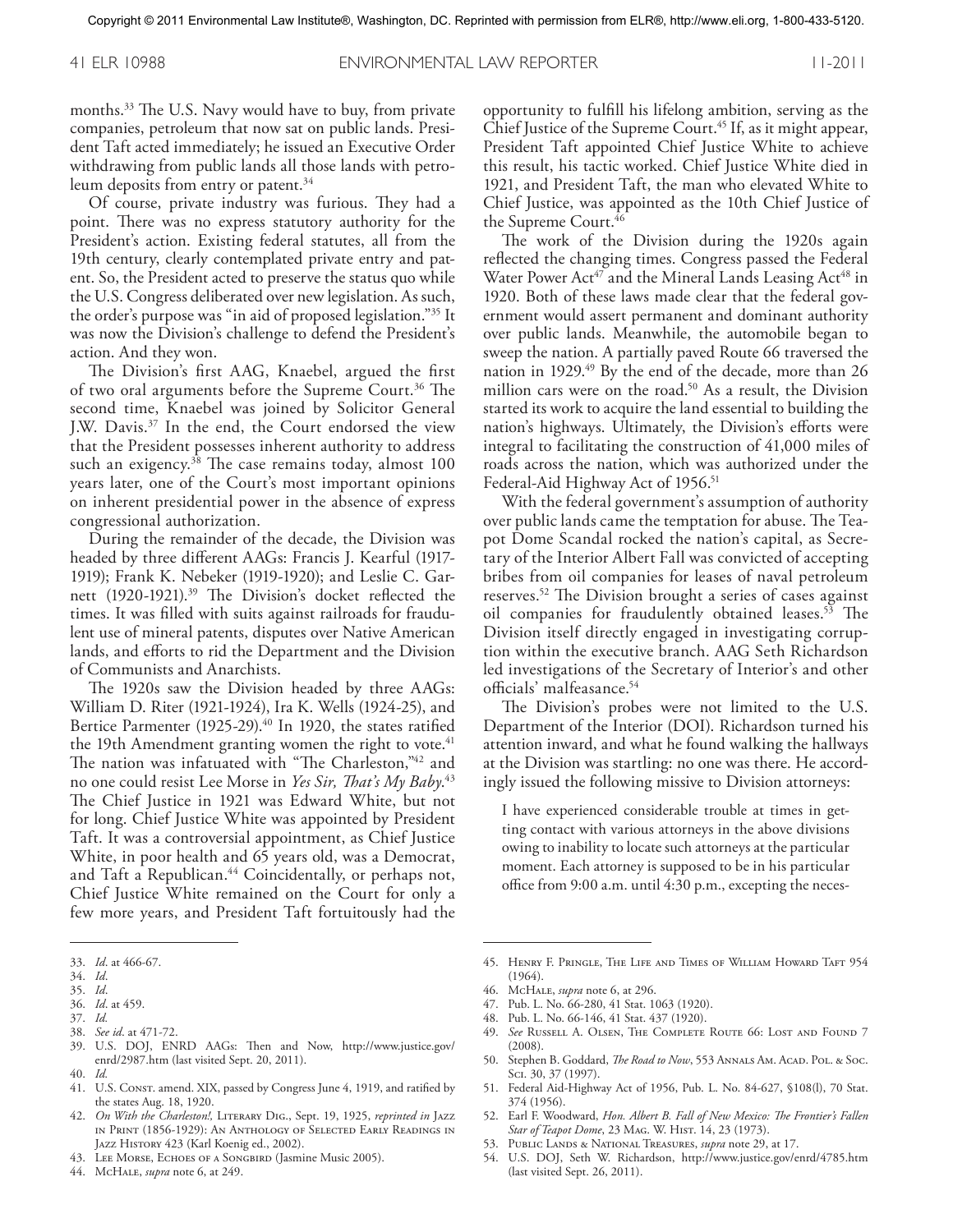sary luncheon period.... I would appreciate if the foregoing request is carefully complied with hereafter. 55

#### **II. From Disposing of Public Lands to Recovering Public Lands: 1930-1949**

By the 1930s, the nation was in the midst of The Great Depression. The song of the times was, not surprisingly, a strong testimony to the decade: "Brother Can You Spare a Dime?" by Jay Gorney and E.Y. Harburg. <sup>56</sup> More fundamental, the work of the Division equally reflected the times. In 1933, the Division had 57 employees. <sup>57</sup> But as President Franklin Delano Roosevelt launched his New Deal across the nation, the work of the Division exploded. By 1939, the Division housed 500 employees, 225 of which worked in the Title field offices. There were at least five women attorneys in the Title section. <sup>58</sup> Moreover, the Division became the largest litigation division in the DOJ at the close of the 1930s. 59

The nation, which had spent much of the 19th century disposing of public lands, was now, assisted by the Division, in the business of buying lands back. <sup>60</sup> The Division accordingly changed its name from the Public Lands Division to the Lands Division in 1933. <sup>61</sup> By 1937, the Division was assisting the nation to acquire eight million acres of land per year, for government buildings, post offices, and veterans' hospitals. In Washington, D.C., the Division assisted in land acquisition for the DOJ main building still located today at Ninth Street and Pennsylvania Avenue, the Supreme Court, and Rock Creek Park. The Division also aided in acquiring land for new national parks, dams, and massive reclamation and irrigation projects. $^{62}$ 

The Division also helped to acquire land needed to redress wasteful soil practices. The Great Dustbowl of the early 1930s literally brought to the nation's capital evidence of destruction of the nation's soil as dust reached the District itself, impairing visibility. <sup>63</sup> Congress responded with the Taylor Grazing Act of 1934. <sup>64</sup> And the Division was charged with purchasing for conservation and salvage purposes western agricultural lands to be turned back to good use for impoverished farmers. 65

But most significant was the role the Division played in preparing the nation for war. In the immediate aftermath of Pearl Harbor, the Division oversaw the acquisition of 20 million acres of land, the size of Connecticut, Delaware, Massachusetts, Rhode Island, and most of New Jersey combined. <sup>66</sup> The Division acquired land for airports, naval bases, and bombing fields. It handled more than 18,000 cases, and the average time to acquire land for possession was just over four days. $^{\rm {\tiny (7)}}$  Indeed, the Division oversaw the purchase of the Stevens Hotel, originally owned by the family of Supreme Court Justice John Paul Stevens, in Chicago, the largest hotel in the world with 3,000 rooms; the transaction was completed in just 24 hours, and the U.S. Army used the hotel for barracks and classrooms. 68 The music of the times captured the patriotic fervor: the song of 1943 was *Praise the Lord, Pass the Ammunition* by Frank Loesser. 69

For much of this period of extraordinary activity, the AAG of the Division was Norman Littell. Littell was, by many, considered a crusader for good government. He investigated Standard Oil regarding a 1942 contract for California Elk Hills Oil Reserve. Littell condemned the sale as worse than the Teapot Dome scandal. <sup>70</sup> But Littell was also prone to making controversial claims of corruption. The Attorney General, Francis Biddle, requested his resignation. Littell refused to resign and responded with a "12,000-word blast" against the Attorney General. <sup>71</sup> Littell accused the AG of "devious ways" and "intimate connections with lobbyist Tommy Corcoran."72 President Roosevelt ultimately fired Littell in 1944. 73

Apparently, the enormous tension during this period spilled over to the attorneys in the Division themselves. A 1943 memo to all attorneys in the DOJ building was simply devastating. It requested that attorneys not take silverware from the cafeteria, and that the practice of taking "double desserts" be discontinued. 74

While land acquisition was at its zenith in the 1940s, the rest of the Division was no less active. The Division's work relating to Native American tribes had always been important. It was part of the original justification for the Division's creation in 1909. At that time, over one-half of the Division's cases involved Native Americans. <sup>75</sup> And the Supreme Court had just decided *Winters v. United States*, 76 which established Indian reserved water rights. The rela-

72. *Id*.

- 75. Public Lands & National Treasures, *supra* note 29, at 14.
- 76. 207 U.S. 564 (1908).

<sup>55.</sup> Memorandum from Seth Richardson, Assistant Attorney General, to All Attorneys in Public Lands, Title and Condemnation Divisions (May 20, 1930) (on file with author).

<sup>56.</sup> Howard Husock, *Popular Song*, 12 Wilson Q. 50, 65 (1988).

<sup>57.</sup> Public Lands & National Treasures, *supra* note 29, at 24.

<sup>58.</sup> *Id*. at 25.

<sup>59.</sup> *Id*. at 29.

<sup>60.</sup> *See* 1939-1940 Att'y Gen. Ann. Rep. 104 (explaining a "reversal of national policy from that of settling and disposing of the public domain as rapidly as possible during the first 100 years or more of our history, to a policy of acquiring for salvage and conservation lands depleted by years of prodigal waste and soil exploitation").

<sup>61.</sup> Att'y Gen. Order No. 2507, Dec. 20, 1933.

<sup>62.</sup> *Id*. at 25.

<sup>63.</sup> Michael J. Goc, *The Wisconsin Dust Bowl*, 73 Wis. Mag. Hist. 163, 175 (1990).

<sup>64.</sup> 73 Pub. L. No. 482, 48 Stat. 1269 (1934).

<sup>65.</sup> Public Lands & National Treasures, *supra* note 29, at 25.

<sup>66.</sup> *Id*. at 27.

<sup>67.</sup> *Id*. at 28-29.

<sup>68.</sup> *Id*. at 29.

<sup>69.</sup> National Museum of American History, Sheet Music, http://americanhistory.si.edu/collections/object.cfm?key=35&objkey=81 (last visited Sept. 26, 2011).

<sup>70.</sup> Memorandum from Norman Littell, Assistant Attorney General, to U.S. Senate War Investigating Committee (Apr. 27, 1944).

<sup>71.</sup> *Judiciary: This Is Inexcusable*, Time, Dec. 11, 1944, *available at* http://www. time.com/time/magazine/article/0,9171,883864-1,00.html.

<sup>73.</sup> Public Lands & National Treasures, *supra* note 29, at 28.

<sup>74.</sup> Memorandum to All Employees in the Department of Justice Building (July 30, 1943).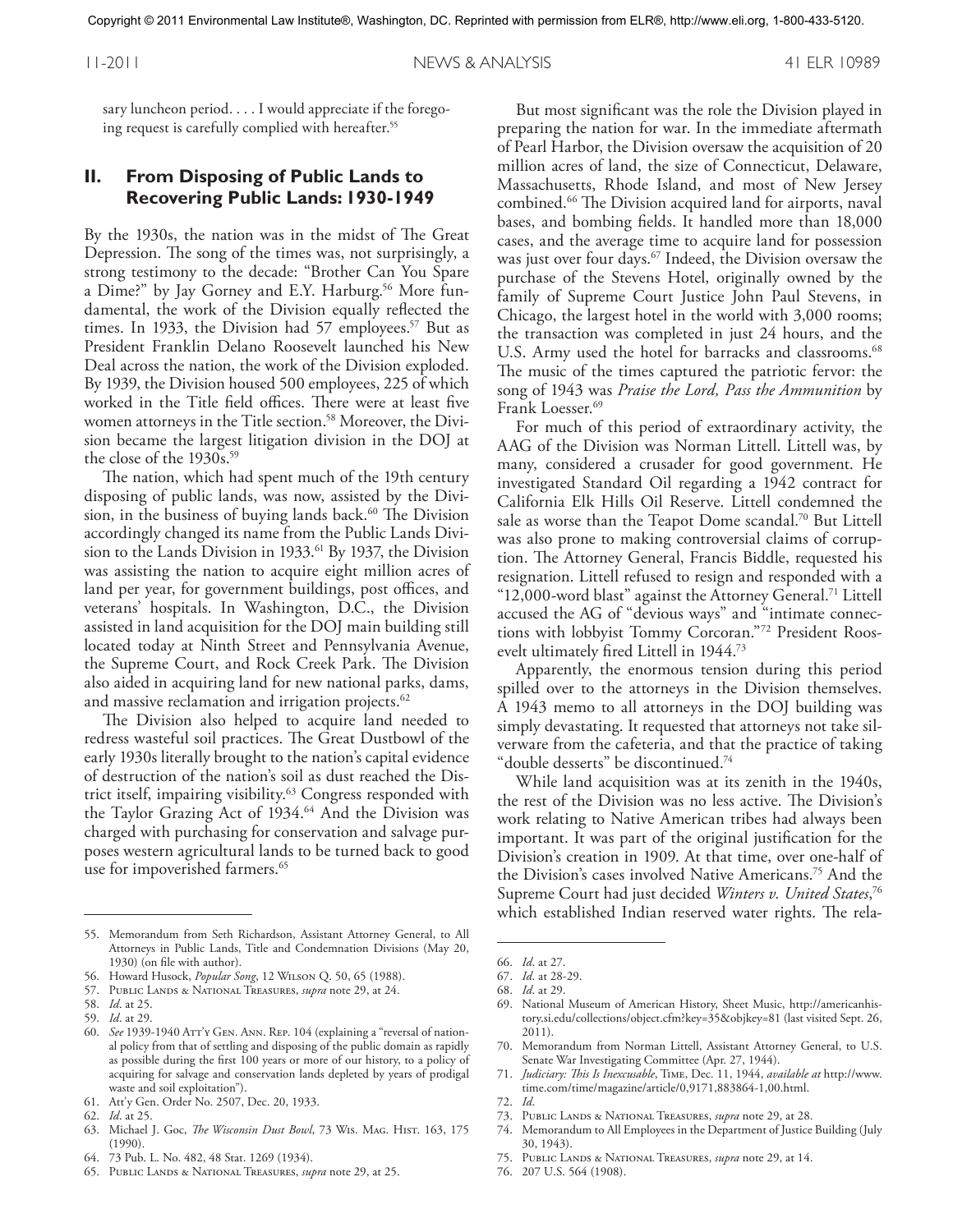tionship between the Division and the tribes had, from the outset, been complex and delicate. The Division litigates on behalf of federal agencies when protecting the rights and resources of federally recognized tribes and their members. But the Division also defends against claims brought by tribes against the United States.

During the 1930s and 1940s, however, work related to Native American tribes grew even more complex. In 1934, Congress passed the Indian Reorganization Act,<sup>77</sup> which marked a major shift in federal policy away from the assimilation policy dominant since the 1887 General Allotment Act. Soon, the Division was handling over 100 cases brought by tribes against the United States seeking over \$3 billion in damages based on alleged federal government violations of treaty obligations. 78

But not all of the suits were brought by tribes against the United States. Section Five of the Indian Reorganization Act authorized the Secretary of the Interior to acquire lands in trust *for* the tribes. <sup>79</sup> The amount of new duties related to Native American tribes prompted AAG McFarland to ask Felix Cohen in the DOI to prepare a study of Native American law. Cohen became the principal architect of the Indian Reorganization Act and Indian New Deal legislation. Cohen's work led to the publication of the first *Handbook of Federal Indian Law* in 1941, still celebrated today. 80

In 1946, Congress passed the Indian Claims Commission Act<sup>81</sup> to provide a forum for consideration of Native American claims against the United States for money damages. Within two years of its creation, there were claims for a total of \$5 billion pending in the Commission. Within a decade, 400 claims were filed, prompting the creation of the Indian Claims Section within the Division in 1953. 82

During this time, the AAG was David Bazelon (1946- 1947). <sup>83</sup> Of course, veteran environmental lawyers remember Judge Bazelon as one of the most famous environmental law judges of the 20th century. He is renowned for his opinion in *Environmental Defense Fund v. Ruckelshaus*. 84

#### **III. The Dawn of the Environmental Era: 1950-1969**

If the 1930s and 1940s was a boom time for the Division, the Division went bust in the 1950s, at least in terms of the number of attorneys working in the Division. Under AAG Perry Morton (1953-1961), the Division underwent a major reorganization. <sup>85</sup> The Division began with about 500 attorneys and staff members. By 1955, only 209 people worked

79. Indian Reorganization Act §5, Pub. L. No. 73-383, 48 Stat. 985 (1934), *codified at* 25 U.S.C. §465 (2006).

- 81. 79 Pub. L. No. 726, 60 Stat. 1049 (1946).
- 82. Public Lands & National Treasures, *supra* note 29, at 31.
- 83. ENRD AAGs, *supra* note 39.
- 84. 439 F.2d 584, 1 ELR 20059 (D.C. Cir. 1971).
- 85. U.S. DOJ, Perry W. Morton, http://www.justice.gov/enrd/4775.htm (last visited Sept. 20, 2011).

in the Division. And by 1959, fewer than 100 attorneys worked in the Division. 86

During the 1950s, however, the environmental era for the Division was dawning. The economic boom of the New Deal and the aftermath of World War II brought new problems. In 1948, a thermal inversion blanketed Donora, Pennsylvania. Twenty people died, and thousands more were injured in the span of just 12 hours. $^{\mathrm{87}}$  In that same year, Congress passed the first Federal Water Pollution Control Act (FWPCA). <sup>88</sup> Los Angeles became synonymous with daily smog alerts. <sup>89</sup> And President Dwight D. Eisenhower signed the first federal air pollution control legislation in 1955. <sup>90</sup> None of these new air and water pollution control laws gave Division lawyers the tools they needed to truly address rising pollution problems facing the nation.

As the Division waited for Congress to act, lawyers developed innovative theories to address rising industrial pollution activities. The Division reached back to a statute passed in 1899, the Rivers and Harbors Act. <sup>91</sup> In *United States v. Republic Steel Corporation*, attorneys sought to persuade the Supreme Court that a statute designed to safeguard navigability could be used to prevent modern pollution. <sup>92</sup> It was not an easy argument to make: there was a forceful competing claim that more specific statutory authority was needed. Yet, in a 5-4 opinion written by Justice William Douglas, the Division prevailed.

By the time the 1960s took hold, the nation had a new, young President and the Division had a new, young AAG. The new AAG was Ramsey Clark (1961-1965). <sup>93</sup> Clark's father was Tom Clark, the Supreme Court Justice. The younger Clark was only 33 years old when he assumed his position at the Division. <sup>94</sup> Of course, the Attorney General at the time, Robert Kennedy, was himself only 35 years old. <sup>95</sup> As AAG, Clark presided over a series of important, wide-ranging initiatives in the Division. He invigorated pollution control enforcement as the Division brought its first case under the FWPCA against St. Joseph, Missouri, for pollution of the Missouri River. <sup>96</sup> Clark facilitated a settlement with California tribes, awarding \$24 million for 64 million acres. He also spearheaded path-breaking changes to the interstate apportionment of water in the

88. Pub. L. No. 80-845, 62 Stat. 1155 (1948).

- 92. United States v. Republic Steel Corp., 362 U.S. 482 (1960).
- 93. ENRD AAGs, *supra* note 39.
- 94. U.S. DOJ, Ramsey Clark, http://www.justice.gov/enrd/4774.htm (last visited Sept. 10, 2011).
- 95. Arthur M. Schlesinger Jr., Robert Kennedy and His Times 236 (1978).
- 96. Public Lands & National Treasures, *supra* note 29, at 40.

<sup>77.</sup> 73 Pub. L. No. 383, 48 Stat. 984 (1934).

<sup>78.</sup> Public Lands & National Treasures, *supra* note 29, at 30.

<sup>80.</sup> *Id*.

<sup>86.</sup> Public Lands & National Treasures, *supra* note 29, at 34.

<sup>87.</sup> Lynn Page Snyder, "The Death Dealing Smog Over Donora, Pennsylvania": *Industrial Air Pollution, Public Health Policy, and the Politics of Expertise*, 1948-1949, 18 Envtl. Hist. R. 117, 117-18 (1994).

<sup>89.</sup> *See, e.g*., *Third Smog Alert Seen for Today*, L.A. Times, Sept. 20, 1958, at 1; *Weeping L.A. Gets Second Smog Alert in 2 Days*, L.A. Times, Sept. 15, 1955, at 1; *County Gets First Triple Smog Alert*, L.A. Times, Aug. 24, 1956, at 1.

<sup>90.</sup> An Act to Provide Research and Technical Assistance Relating to Air Pollution Control, Pub. L. No. 84-159, 69 Stat. 322 (1955).

<sup>91.</sup> Ch. 425, 30 Stat. 1121 (1899).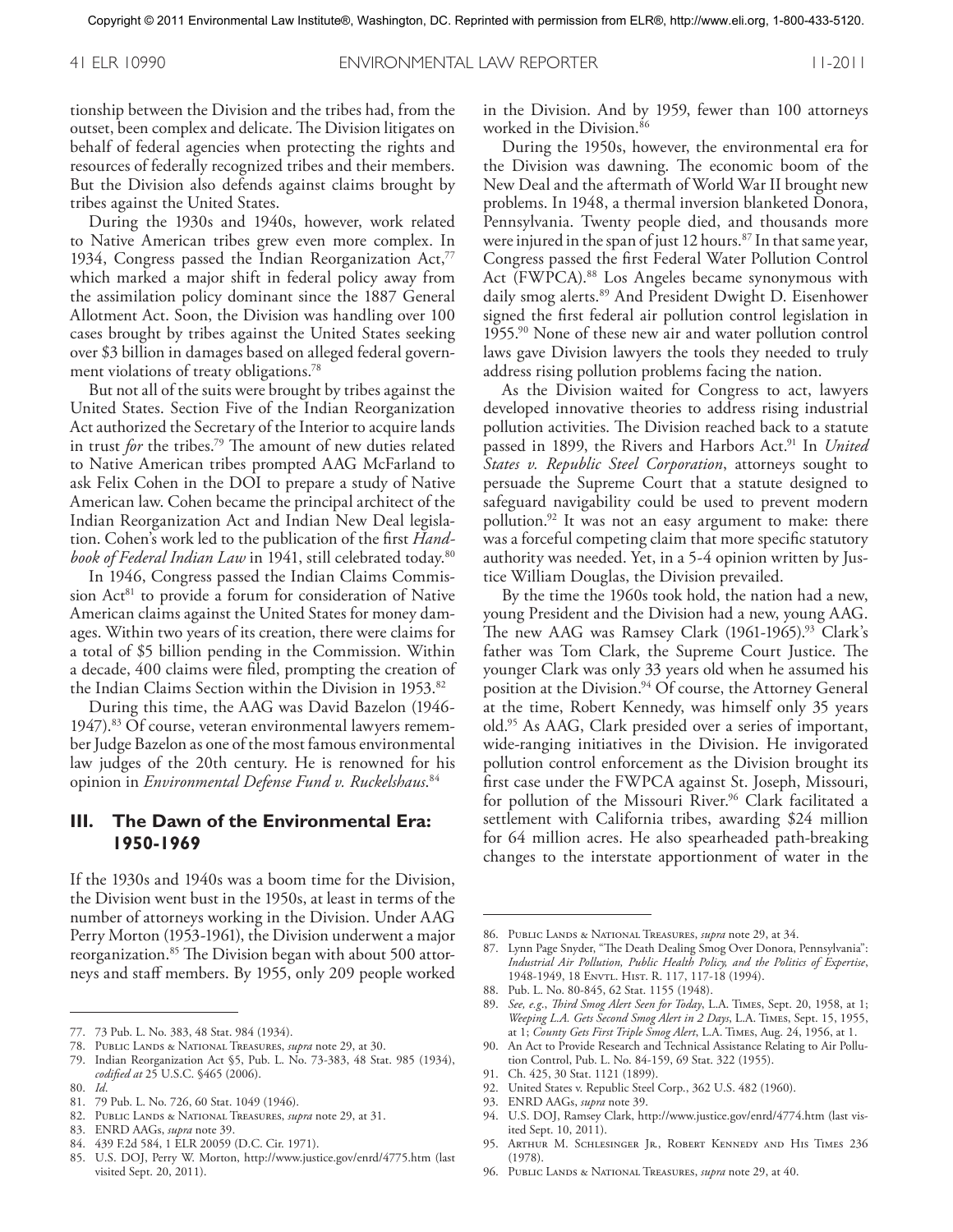western states. Finally, under Clark's leadership, the Division played an important role in desegregating the south. 97

In 1967, Clark became the Attorney General for the United States. <sup>98</sup> He is the Division's only AAG that has also served as the Attorney General. The new AAG was Edwin Weisl (1965-1967). <sup>99</sup> Weisl worked closely with Congress to fashion new environmental protection laws.<sup>100</sup> Weisl also renamed the Division from the Land Division to the Land and Natural Resources Division, a name which reflected the new responsibilities that Division lawyers began to take on. 101

In 1967, the legendary Louis Claiborne, brother of the famous clothing designer Liz Claiborne and cousin of the celebrated chef and food critic Craig Claiborne, joined the Office of the Solicitor General, which commenced a 20-year relationship with the Division in cases before the Supreme Court. <sup>102</sup> Claiborne had been Judge Skelly Wright's law clerk. <sup>103</sup> He also clearly always felt a special responsibility for representing the interests of Native American tribes. And Division lawyers reveled in his special eloquence and wit. Claiborne wrote memoranda and briefs in styles never seen before or since. For example, in one memorandum to the Solicitor General, Claiborne recommended no certiorari in a case dealing with Native American tribes and wrote:

They are truly brave those who would defy the wrath of the Great Spirit by pursuing the unworthy argument that we need not account for the mismanagement of funds placed in our care by Congress for the benefit of Indian children, even when specific statutory mandates are alleged to have been violated. 104

But it was, of course, the publication of Rachel Carson's *Silent Spring* five years earlier in 1965 that forecast the tumultuous events of the 1960s and the explosive emergence of federal environmental law in the 1970s. <sup>105</sup> President John F. Kennedy had captured the imagination and aspirations of the nation. There was nothing the nation could not accomplish if its people committed resources and ingenuity to it, the President extolled as he promised to put a man on the moon by the end of the decade. <sup>106</sup> Carson, however, captured our fears: of deadly, invisible poisons; of contaminated food supplies and a polluted natural environment; and of private industry that could not be trusted.

100. U.S. DOJ, Edwin L. Weisl Jr., http://www.justice.gov/enrd/4773.htm (last visited Sept. 26, 2011).

- 102. Richard J. Lazarus, *Judging Environmental Law*, 18 Tulane Envtl. L.J. 201, 202-03 (2004); Irvin Molotsky, *Louis Claiborne, 72, Deputy Solicitor General*, N.Y. Times, Oct. 12, 1999, at B13.
- 103. Lazarus, *supra* note 102, at 203.

105. Rachel Carson, Silent Spring (1st ed. 1962).

At the turn of the 20th century, our nation's spatial frontier, once seemingly boundless, came to an abrupt end. In the 1960s, it seemed as though time itself was bounded. The atomic bomb had changed our perception of space and time. A technology seemingly capable of ending life on earth, the doomsday clock, and all types of bombs, from the population bomb to toxic time bombs, proliferated our daily discussions. At this time, the Division received a new leader: Clyde Martz (1967-1969), one of the nation's leading natural resources experts, former professor at the University of Colorado, and author of the first casebook on natural resources law. <sup>107</sup> The nation also received a new musical, celebrating *Hair*, but also warning of the dangers of pollution through its catchy ballad, "*Air*."108

By the end of the decade, ours was a nation reeling from tragedy and division. Multiple assassinations, riots, and antiwar demonstrations were brought for the first time live into people's living rooms through satellite TV. The nation watched in real time the terrors of the Santa Barbara oil spill and viewed in shock the Cuyahoga River on fire. 109 But, ironically, it was the nation's fulfillment of JFK's great promise that, as much as anything else, unsettled the nation in a wholly unanticipated way. The young President promised to put a man on the moon by the end of the decade. 110 He was no longer with us when his promise became a reality. But when the first pictures came back from the Apollo moon landing showing earth from space, the public reaction was opposite of what had been anticipated. The earth looked small and vulnerable. The trip to the moon had not demonstrated our reach so much as our limits. As captured by C.P. Snow in an essay published immediately afterward:

[T]he distances to any other system are so gigantic that it would take the entire history of mankind paleolithic to the present day to traverse .... So that the frontier is closed .... As a result of supreme technological skill and heroism, we are faced not with the infinite but with the immovable limits. 111

The environmentalism of the late 1960s and early 1970s was not, however, just about fear. It was also about aspiration and idealism. The nation was torn apart by war, race, and profound sadness. Environmentalism offered possible hope, a consensus for a better future, and a way to bridge the generation gap.

#### **IV. The Division and the Birth of Modern Environmental Law: 1970-2009**

This environmentalism exploded in the 1970s. The year 1970, standing alone, was no less than an environmental revolution. On January 1, 1970, President Richard M.

- 110. *See supra* note 106.
- 111. C.P. Snow, *The Moon Landing*, Look Mag. (Aug. 26, 1969).

<sup>97.</sup> Ramsey Clark, *supra* note 94.

<sup>98.</sup> *Id*.

<sup>99.</sup> ENRD AAGs, *supra* note 39.

<sup>101.</sup> Order No. 348-65, Redesignating the Lands Division as the Land and Natural Resources Division, Oct. 8, 1965.

<sup>104.</sup> Memorandum from Louis Fenner Claiborne, Deputy Solicitor General, to Rex E. Lee, Solicitor General, Aug. 18, 1982.

<sup>106.</sup> *See* 107 Cong. Rec. 8881 (May 25, 1961) (President Kennedy promising, in a Joint Session of Congress, to put a man on the moon before the end of the decade).

<sup>107.</sup> U.S. DOJ, Clyde O. Martz, http://www.justice.gov/enrd/4772.htm (last visited Sept. 15, 2011).

<sup>108.</sup> James Rado & Gerome Ragni, Hair (1967); *Air*, *on* Hair: The Original SOUNDTRACK (RCA Records 1999).

<sup>109.</sup> Richard J. Lazarus, The Making of Environmental Law 59 (2006).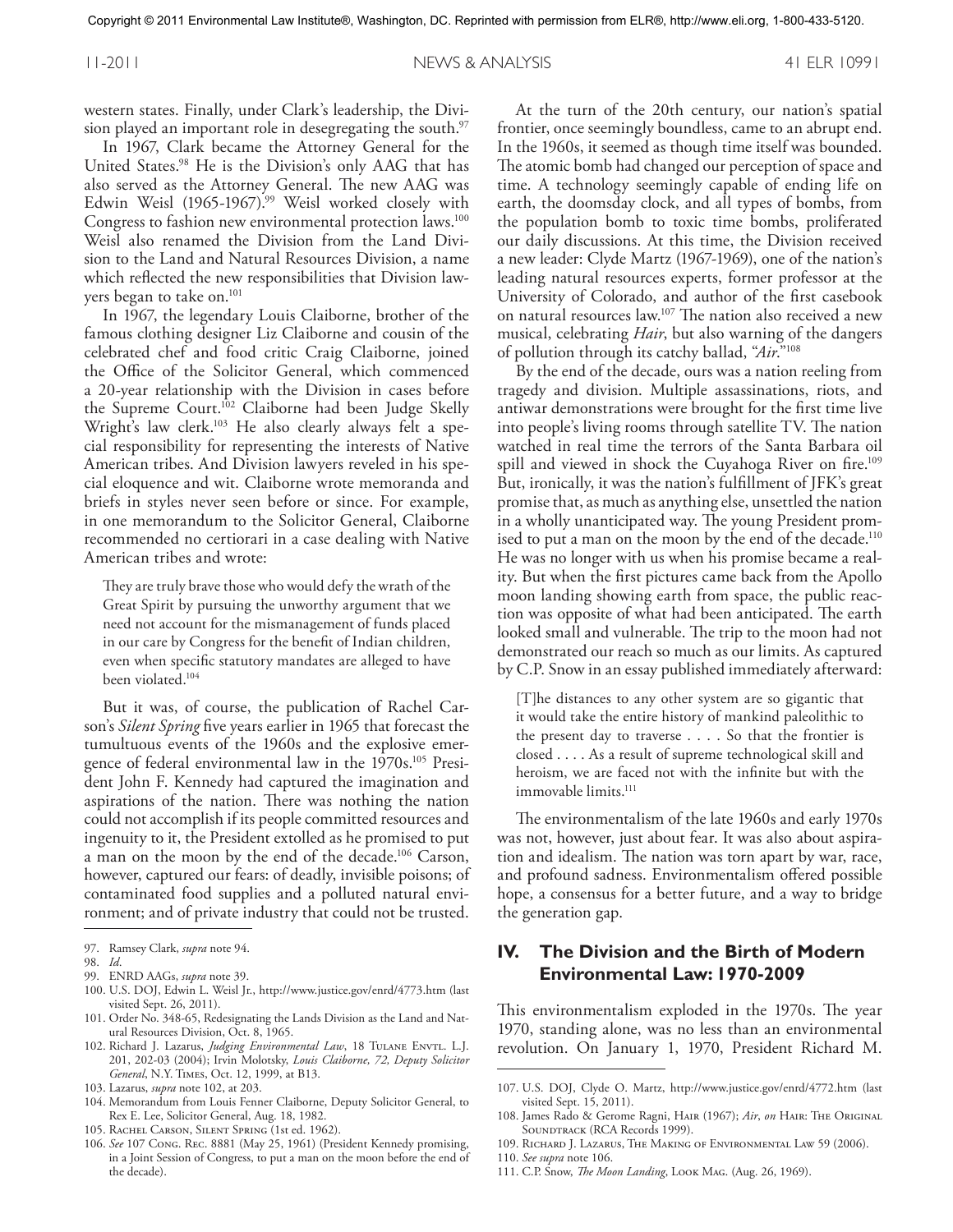Nixon signed into law the National Environmental Protection Act (NEPA),<sup>112</sup> the Magna Carta of environmental law. The first Earth Day was celebrated in April of that year. <sup>113</sup> On December 5, 1970, the U.S. Environmental Protection Agency (EPA) came into existence.<sup>114</sup> And on December 31, 1970, President Nixon signed the Clean Air Act (CAA),<sup>115</sup> instituting a tougher pollution control law by orders of magnitude.

The Division responded to these new challenges. The AAG was Shiro Kashiwa (1969-1972). <sup>116</sup> Kashiwa created the Pollution Control Section on October 1, 1970. <sup>117</sup> In 1971, the Attorney General transferred jurisdiction over environmental crimes from the Criminal Division to the Land and Natural Resources Division. <sup>118</sup> And the Division brought water pollution enforcement action after water pollution enforcement action in the early 1970s. 119

But even more dramatically, rising environmentalism triggered an avalanche of new laws. Congress passed a series of ever more ambitious pollution control laws and corresponding natural resource conservation laws. 120 Marvin Gaye's song, "*The Ecology*," captured the mood well, as it observed "things ain't what they used to be" with "oil wasted on the oceans and our seas" and "fish full of mercury."<sup>121</sup>

And of course, it was the Division's responsibility to represent its client agencies in implementing these new laws, from defending lawsuits brought against the United States to enforcing the statutes against those in violation. This

- 114. Reorganization Plan No. 3 of 1970, 3 C.F.R. §198 (1970), *reprinted in* 84 Stat. 2086 (1970).
- 115. 42 U.S.C. §§7401-7671q, ELR Stat. CAA §§101-618.
- 116. U.S. DOJ, Shiro Kashiwa, http://www.justice.gov/enrd/4771.htm (last visited Sept. 15, 2011).
- 117. Public Lands & National Treasures, *supra* note 29, at 43.
- 118. *Id*.
- 119. Kashiwa, *supra* note 116.
- 120. Among the environmental and natural resources laws enacted during the 1970s are the following: NEPA, the CAA; the FWPCA Amendments of 1972, Pub. L. No. 92-500, 86 Stat. 816; the Federal Insecticide, Fungicide, and Rodenticide Act (FIFRA) of 1972, 7 U.S.C. §§136-136y, ELR STAT. FIFRA §§2-35; the Noise Control Act of 1972, Pub. L. No. 92-574, 86 Stat. 1234; the Coastal Zone Management Act (CZMA) of 1972, 16 U.S.C. §§1451-1466, ELR STAT. CZMA §§302-319; the Marine Mammal Protection Act (MMPA) of 1972, 16 U.S.C. §§1361-1421h, ELR STAT. MMPA §§2-410; the Endangered Species Act (ESA) of 1973, 16 U.S.C. §§1531- 1544, ELR STAT. ESA §§2-18; the Safe Drinking Water Act (SDWA) of 1974, 42 U.S.C. §§300f-300j-26, ELR Stat. SDWA §§1401-1465; the Forest Rangeland Renewable Resources Planning Act of 1974, Pub. L. No. 93-378, 88 Stat. 476; the Federal Coal Leasing Act Amendments of 1975, Pub. L. No. 94-377, 90 Stat. 1083 (1976); the Toxic Substances Control Act (TSCA) of 1976, 15 U.S.C. §§2601-2692, ELR STAT. TSCA §§2-412; the Resources Conservation and Recovery Act (RCRA) of 1976, 42 U.S.C. §§6901-6992k, ELR STAT. RCRA §§1001-11011; the National Forest Management Act (NFMA) of 1976, 16 U.S.C. §§1600-1687, ELR Stat. NFMA §§2-16; the Federal Land Policy and Management Act (FLPMA) of 1976, 42 U.S.C. §§1701-1785, ELR Stat. FLPMA §§102-603; the CAA Amendments of 1977, Pub. L. No. 95-95, 91 Stat. 685; the Clean Water Act Amendments of 1977, Pub. L. No. 95-190, 91 Stat. 1393; the Surface Mining Control and Reclamation Act (SMCRA) of 1977, 30 U.S.C. §§1201-1328, ELR STAT. SMCRA §§101-908; and the Outer Continental Shelf Lands Act of 1978, Pub. L. No. 95-372, 92 Stat. 629.

was a massive undertaking, given the reach and aspirations of the new laws.

The Division was led by a series of talented AAGs, as career personnel worked to meet this monumental challenge. Kent Frizzell (1972-1973) took over as AAG in 1972. <sup>122</sup> Litigation stemming from the development of the Alaskan pipeline was the major focus of his tenure. 123 But Frizzell is best known for the historic role he played in negotiations at Wounded Knee. 124

Wallace Johnson (1973-1975) became AAG in 1973. He was greeted with a barrage of lawsuits brought against EPA from two sides: industry; and the environmental community. But he also oversaw the first major modern pollution control enforcement action against the Reserve Mining Company. <sup>125</sup> The company dumped 10.7 million tons of iron pellets, or 67,000 tons per day, into Lake Superior. The trial lasted 139 days, and 100 witnesses testified, producing over 18,000 pages of trial transcripts. Triumphantly, the suit brought the end to the use of Lake Superior as a dumping ground. 126

Peter Taft (1975-1977) succeeded Johnson as AAG in 1975. Taft was none other than the grandson of President Taft. Under his leadership, the Division continued its rise to national prominence. It was engaged in a wide range of cases; from representing tribal claims against states violating treaty rights, to the defense of EPA from industry lawsuits under the CAA, the Division continued to lead the charge. Their threatened suit against Maine, for example, led to a \$54-million recovery for the Native American tribes in the state. <sup>127</sup> Taft personally argued an early CAA case, *Union Electric Company v. Environmental Protection Agency*. <sup>128</sup> According to his notes, Justice Harry Blackmun gave Taft a score of 80 for his argument, a high score from the Justice. <sup>129</sup> And while mulling over the case, Chief Justice Warren Burger lamented in a letter to his colleagues that the problems presented in the case were a consequence of "letting a lot of little boys on Congressional staffs write legislation in noble prose that often takes little account of realities."130

But no one better expressed the transformation of the Division than AAG James Moorman (1977-1981). Moorman came to the Division, not directly from the government, not directly from a private law firm, nor from academia. Moorman was one from the first generation

- 124. Kent Frizzell, *supra* note 122.
- 125. U.S. DOJ, Wallace Johnson, http://www.justice.gov/enrd/4769.htm (last visited Sept. 17, 2011).
- 126. *See* Reserve Mining Co. v. Envtl. Prot. Agency, 514 F.2d 492, 500, 502, 5 ELR 20596 (8th Cir. 1975).
- 127. U.S. DOJ, Peter Taft, http://www.justice.gov/enrd/4768.htm (last visited Sept. 17, 2011).
- 128. 427 U.S. 246, 6 ELR 20570 (1974).
- 129. Harry A. Blackmun, Oral Argument Notes, Union Electric Co. v. Envtl. Prot. Agency, No. 74-1542, *in* The Blackmun Papers, Box 224, Library of Congress Manuscript Reading Room, Washington, D.C.
- 130. Letter from Warren E. Burger, Chief Justice, to Thurgood Marshall, Justice, May 24, 1976, *in* The Brennan Papers, Box I:389, Library of Congress Manuscript Reading Room, Washington, D.C.

<sup>112.</sup> 42 U.S.C. §§4321-4370f, ELR Stat. NEPA §§2-209.

<sup>113.</sup> Earth Day Network, Earth Day, http://www.earthday.org/earth-day-history-movement (last visited Sept. 15, 2011).

<sup>121.</sup> Marvin Gaye, *Mercy Mercy Me (The Ecology)*, *on* What's Going On (Tamla Records 1971).

<sup>122.</sup> U.S. DOJ, Kent Frizzell, http://www.justice.gov/enrd/4770.htm (last visited Sept. 17, 2011).

<sup>123.</sup> Public Lands & National Treasures, *supra* note 29, at 44.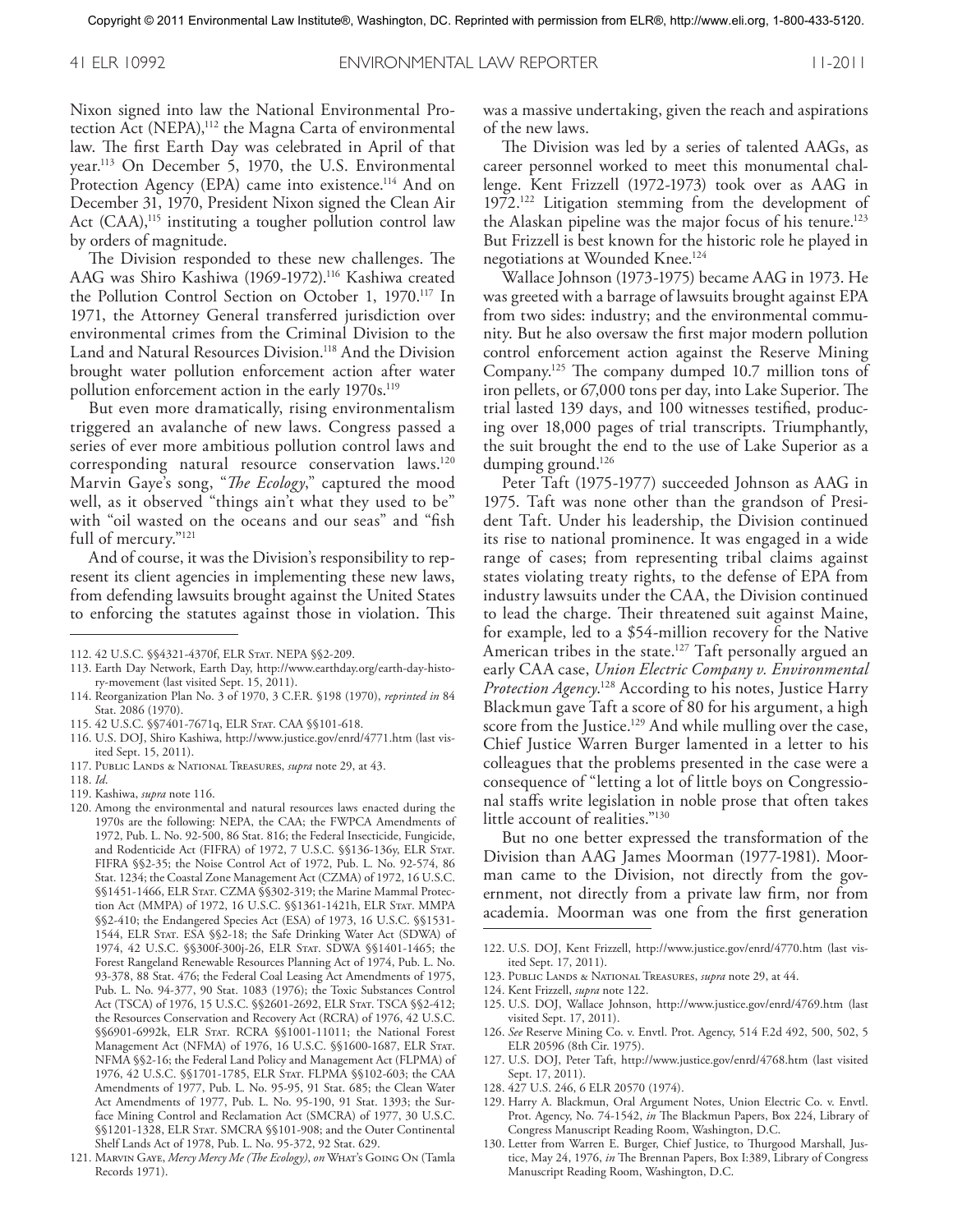of public interest environmental lawyers. <sup>131</sup> He sued the government in the historic NEPA litigation, *Calvert Cliffs Coordinating Comm. v. U.S. Atomic Energy Comm'n*. <sup>132</sup> He lent his support to the Sierra Club against the government in the no-less-historic case of *Sierra Club v. Morton*. <sup>133</sup> The people's environmental lawyer became the government's chief environmental lawyer.

Just as the new environmental laws changed the legal landscape, Moorman transformed the Division. He brought in a crop of bright, young, energetic public interest lawyers, including the first woman section chief, Lois Schiffer. <sup>134</sup> He created the Hazardous Waste Section, Wildlife Section, the Policy, Legislation, and Special Litigation Section, the Energy Conservation Section, and the Environmental Enforcement Section. 135

He launched hazardous waste suits around the nation based on innovative legal theories, such as the federal common law of nuisance theory and the imminent and substantial endangerment theory. <sup>136</sup> These suits were ultimately designed to help prompt congressional action. Moorman was successful in that regard, as Congress passed two of the most significant environmental statutes of the decade, the Comprehensive Environmental Response, Compensation, and Liability Act (CERCLA)<sup>137</sup> and the Alaska National Interest Lands Conservation Act (ANILCA). <sup>138</sup> Moorman also took a chance on a new lawyer fresh out of law school in October 1979, for which I, of course, am always grateful.

The 1980s brought very different times to the Division with a shift from President Jimmy Carter to President Ronald Reagan. The new President campaigned on a promise to cut back the role of the federal government. He promised to eliminate unnecessary regulation, take the government off the back of business, make environmental regulation more sensitive to costs, and show a greater respect for the role of the states in pollution control and natural resources management. <sup>139</sup> As always, the nation's music reflected the times. Gone were the prior Administration notions of moderation in consumption, turning down thermostats and wearing cardigan sweaters. A new

celebration of laissez-faire economics and material wealth swept the nation and its culture. It is no surprise, then, that Madonna's "*Material Girl* " was widely popular in the 1980s. 140

Such significant transformations in the nation's politics always create new challenges for the Division. The Division must simultaneously remain steadfast to laws formally in place, while also recognizing the legitimacy of new political appointees who bring a change in policy within the boundaries supplied by existing statutes and established frameworks. The Division was fortunately led by two especially thoughtful leaders through this transition. The first was Carol Dinkins (1981-1983), a newly minted partner from the law firm Vinson & Elkins. <sup>141</sup> Dinkins made some changes. She folded the Energy Section into the General Litigation Section and integrated the Hazardous Waste Section into the Environmental Enforcement Section.<sup>142</sup> She also pushed hard to restore Article III standing limitations in environmental litigation. Moreover, Dinkins earned the respect and loyalty of career personnel, many of whom were brought to the Division by Moorman. She largely built upon the transformative changes instituted during Moorman's tenure. She resisted efforts to turn the Division into an arm of political change. She recognized the propriety of changing policy, but insisted that client agencies always follow the correct pathways for its accomplishment. It was, to be sure, a time of great controversy and challenging clients, from Anne Gorsuch at EPA to James Watt at the DOI.<sup>143</sup> Secretary Watt once famously complained to Dinkins: "One of the things I dislike about my job is that I cannot fire my lawyer." Dinkins no less famously replied: "One of the things I dislike most is that I can't fire my client."<sup>144</sup>

Dinkins was succeeded by her deputy Henry "Hank" Habicht (1983-1987) in 1983. He was the youngest AAG ever: he was 30 years old when he was confirmed by the Senate. <sup>145</sup> Habicht oversaw a dramatic expansion in the Division. By the end of the 1984 fiscal year, the Division housed 391 employees. <sup>146</sup> During his tenure, Habicht more than doubled the number of civil and criminal enforcement actions. He also elevated the Environmental Crimes Unit to a full-fledged Section.<sup>147</sup>

Under Dinkins and Habicht combined, the Division celebrated extraordinary growth and accomplishment. The Division filed more than 1,000 civil environmental enforcement suits between 1981 and 1985, and obtained court-ordered cleanups in hazardous waste

- 145. U.S. DOJ, F. Henry "Hank" Habicht II, http://www.justice.gov/enrd/4765. htm (last visited Sept. 20, 2011).
- 146. 1984 Att'y Gen. Ann. Rep. 161.
- 147. F. Henry "Hank" Habicht, *supra* note 145.

<sup>131.</sup> U.S. DOJ, James W. Moorman, http://www.justice.gov/enrd/4767.htm (last visited Sept. 17, 2011).

<sup>132.</sup> Calvert Cliffs Coordinating Comm. v. U.S. Atomic Energy Comm'n, 449 F.2d 1109, 1 ELR 20346 (D.C. Cir. 1971); *see also* A. Dan Tarlock, *The Story of Calvert Cliffs: A Court Construes the National Environmental Policy Act to Create a Powerful Cause of Action*, *in* Environmental Law Stories 77, 91 (Richard J. Lazarus & Oliver A. Houck eds., 2005).

<sup>133.</sup> 405 U.S. 727, 2 ELR 20192 (1972).

<sup>134.</sup> Dick Kirschten, *The Justice Department's Land Division Flies the Environmentalists' Banner*, 11 Nat'l J. 2068, 2071 (1979).

<sup>135.</sup> Public Lands & National Treasures, *supra* note 29, at 49-51.

<sup>136.</sup> *See* Bill Richards, *U.S. to Sue on Hazardous Waste Dumping*, Wash. Post, Feb. 3, 1979, at A2 (reporting the Land & Natural Resources Division's plan to institute a number of "unprecedented lawsuits" against companies responsible for dumping hazardous wastes); *see also, e.g.*, United States v. Solvents Recovery Serv., 496 F. Supp. 1127, 10 ELR 20796 (D. Conn. 1980); United States v. Waste Indus., 556 F. Supp. 1301, 13 ELR 20286 (E.D.N.C. 1982); United States v. Hooker Chem. & Plastics Corp., 540 F. Supp. 1067, 12 ELR 20701 (W.D.N.Y. 1982); United States v. Midwest Solvent Recovery, 484 F. Supp. 138, 10 ELR 20316 (N.D. Ind. 1980).

<sup>137.</sup> 42 U.S.C. §§9601-9675, ELR Stat. CERCLA §§101-405.

<sup>138.</sup> Pub. L. No. 96-487, 94 Stat. 2371 (1980).

<sup>139.</sup> Richard J. Lazarus, *supra* note 109, at 99-100.

<sup>140.</sup> Madonna, *Material Girl, on* Like A Virgin (Sire Records 1985).

<sup>141.</sup> U.S. DOJ, Carol Dinkins, http://www.justice.gov/enrd/4766.htm (last visited Sept. 20, 2011).

<sup>142.</sup> *See* Public Lands & National Treasures, *supra* note 29, at 52-53.

<sup>143.</sup> *See* Richard J. Lazarus, *supra* note 109, at 101-02 (describing Anne Gorsuch's tenure at EPA and Jim Watt's tenure at the DOI).

<sup>144.</sup> Interview by the Environment and Natural Resources Division staff with Carol Dinkins (Mar. 17, 2009).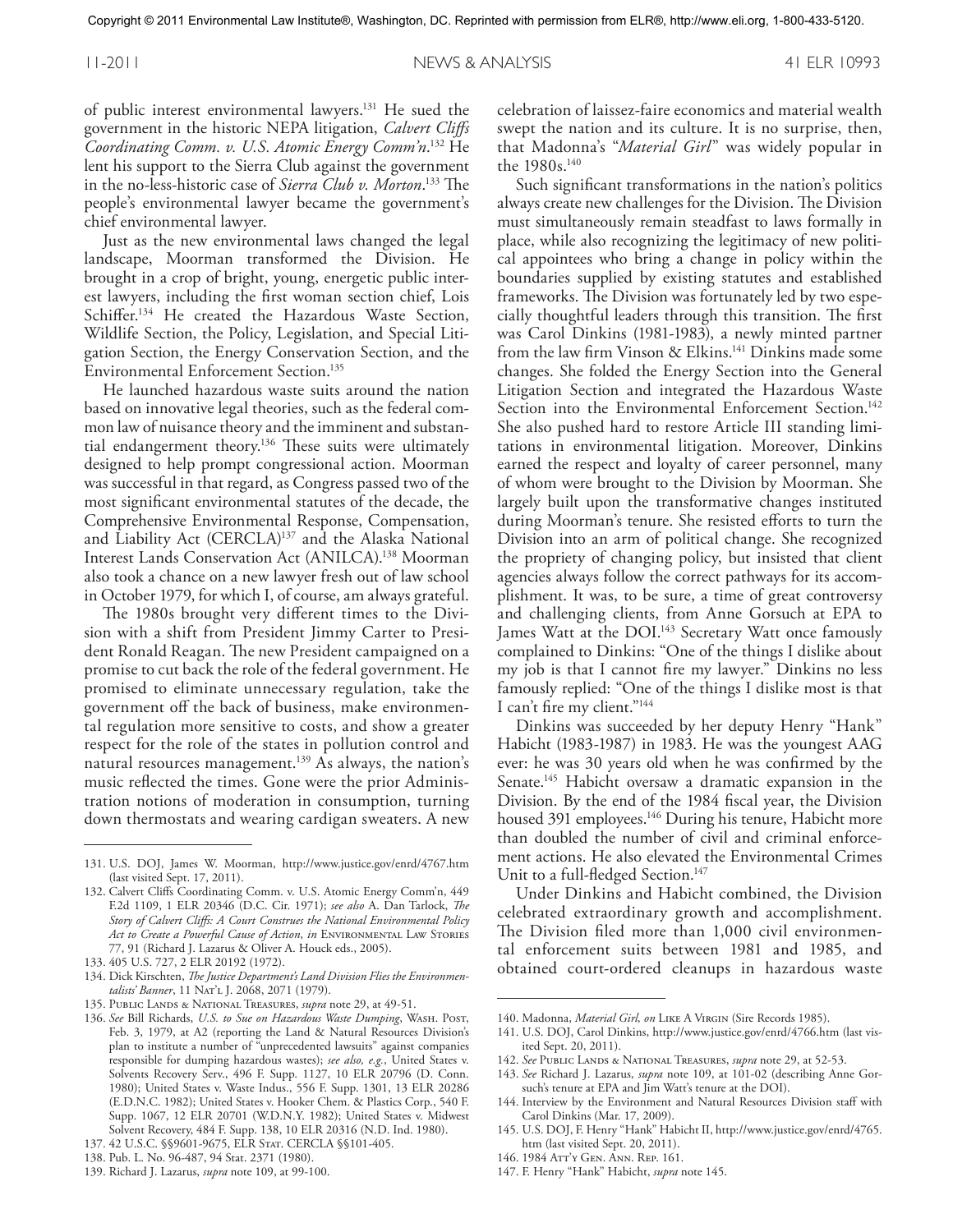cases worth nearly \$400 million. <sup>148</sup> Moreover, the number of attorneys in the Environmental Enforcement Section increased by severalfold. At its inception in 1980, the Environmental Enforcement Section housed only 15 attorneys and 15 support staff.<sup>149</sup> By the end of fiscal year 1986, the Section boasted 157 employees, 86 attorneys, and 71 support staff. 150

The second half of the 1980s was also a challenging time for environmental law, the Division, and its client agencies. A growing distrust between the executive and legislative branches on environmental policy created a whipsaw effect. Congress enacted ever more demanding laws, but failed to supply client agencies with the resources necessary for their full implementation. <sup>151</sup> In the 1970s, environmental laws delegated much discretion to agencies. But the laws of the 1980s substituted prescriptions and deadlines for discretion. <sup>152</sup> The Division's challenge was to represent its clients as they sought to comply with these mandates.

The AAG at this time was Roger Marzulla (1988-1989). Like Moorman, Marzulla came from a public interest group. <sup>153</sup> But his group, the Mountain States Legal Foundation, was very different than the Sierra Club Legal Defense Fund. It was founded on the principle that the federal government is sometimes doing too much, in derogation of states' rights. <sup>154</sup> A champion of private property rights and concerned about government overreaching, Marzulla also oversaw aggressive enforcement of existing environmental laws.

Marzulla was succeeded by Richard Stewart (1989- 1991), the Division's first environmental law professor, from Harvard Law School. <sup>155</sup> Today, one of the nation's leading environmental law academics, Stewart made official the Division's transformation when he changed its name to the Environment and Natural Resources Division in 1990. <sup>156</sup> Stewart is also celebrated for his innovative thinking about environmental law and litigation. He was heavily involved in criminal and civil enforcement arising out of the *Exxon-Valdez* disaster, and under his supervision, the Division brought in record fines for the United States. <sup>157</sup> Moreover, Stewart played an instrumental role in crafting two significant environmental laws, the CAA

- 153. U.S. DOJ, Roger J. Marzulla, http://www.justice.gov/enrd/4764.htm (last visited Sept. 20, 2011).
- 154. Mountain States Legal Foundation, Mission, http://www.mountainstateslegal.org/mission.cfm (last visited Sept. 20, 2011).
- 155. U.S. DOJ, Richard B. Stewart, http://www.justice.gov/enrd/4763.htm (last visited Sept. 20, 2011).
- 156. Public Lands & National Treasures, *supra* note 29, at 71.
- 157. Richard B. Stewart, *supra* note 155; PUBLIC LANDS & NATIONAL TREASURES, *supra* note 29, at 56.

Amendments of 1990<sup>158</sup> and the Oil Pollution Act<sup>159</sup> of the same year. Finally, Stewart formally brought the Division's work into the international law arena for the first time. 160

From 1993 to Inauguration Day 2001, the AAG was Lois Schiffer, whom Moorman first brought to the Division in 1978 and who worked there until 1984. Schiffer is one of the two longest-serving AAGs. <sup>161</sup> Among her principal accomplishments, Schiffer reinvigorated the Environmental Crimes Section. <sup>162</sup> She also oversaw renewed EPA enforcement under both the CAA and the Clean Water Act (CWA) as EPA sought to ensure compliance with the CAA's New Source Review regulations and the CWA's Water Quality Standards. <sup>163</sup> Moreover, Schiffer led a successful defense of EPA's ecosystem approach to natural resource planning. 164

In one of the most significant initiatives in the 1990s, Schiffer stepped up efforts to implement protections for endangered and threatened species and their critical habitats. <sup>165</sup> Under Secretary of the Interior Babbitt and the Department's Solicitor, John Leshy, endangered species and wilderness protection took on new urgency. <sup>166</sup> And so, appropriately, did it for Division lawyers, especially in the Wildlife Section.

The 1990s, however, was also a decade in which environmental lawmaking broke down in Congress. In the 1970s and '80s, Congress passed remarkable waves of laws with bipartisan support. Democrats and Republicans worked together to fashion laws with a shared vision. They worked out the details of the laws in lengthy, substantive meetings. And the laws were ultimately passed by overwhelming majorities. Even CERLCA and ANICLA have been passed in a lame duck December (1980) session of Congress between Administrations. The legislators were acting at their best, through a dynamic process. They worked with agencies and states, and learned from the courts in order to craft effective laws. 167

- 163. *See* U.S. DOJ, Clean Air Act, http://www.justice.gov/enrd/4487.htm (last visited Sept. 29, 2011) (summarizing the Environmental Enforcement Section's efforts in the 1990s to enforce the New Source Review provisions); U.S. DOJ, The Clean Water Act, http://www.justice.gov/enrd/4483.htm (last visited June 29, 2011) (describing the Section's renewed emphasis on water quality standards in the 1990s).
- 164. E-mail from Lois Schiffer, General Counsel, National Capital Planning Commission, to author (Nov. 2, 2009) (on file with author).
- 165. *See* U.S. DOJ, History of the Section, http://www.justice.gov/enrd/4730. htm (last visited Sept. 29, 2011) (summarizing the history of ENRD's Wildlife Section during the 1990s and early 2000s).
- 166. *See generally* John D. Leshy, *The Babbitt Legacy at the Department of the Interior: A Preliminary View*, 21 Envrt. L. 199 (2001) (discussing Secretary Bruce Babbitt's tenure as head of the DOI).
- 167. *See* Richard J. Lazarus, *Congressional Descent: The Demise of Deliberative Democracy in Environmental Law,* 94 Geo. L.J. 619, 623-29 (2006) (describing Congress' environmental lawmaking and oversight efforts in the 1970s and 1980s).

<sup>148.</sup> 1986 Att'y Gen. Ann. Rep. 145.

<sup>149.</sup> Public Lands & National Treasures, *supra* note 29, at 51.

<sup>150.</sup> 1986 Att'y Gen. Ann. Rep. 146-47.

<sup>151.</sup> *See* Richard J. Lazarus, *The Tragedy of Distrust in the Implementation of Federal Environmental Law*, 54 L. & Contemp. Probs. 311, 329-30 (1991) (describing the decrease in congressional funding and simultaneous increase in responsibilities of agencies charged with implementing environmental laws).

<sup>152.</sup> *See id*. at 340-42 (describing Congress' efforts to pass increasingly prescriptive, demanding, specific environmental protection laws).

<sup>158.</sup> Pub. L. No. 101-549, 104 Stat. 2399 (1990).

<sup>159.</sup> 33 U.S.C. §§2701-2761, ELR Stat. OPA §§1001-7001.

<sup>160.</sup> Public Lands & National Treasures, *supra* note 29, at 71.

<sup>161.</sup> U.S. DOJ, Lois Jane Schiffer, http://www.justice.gov/enrd/4762.htm (last visited Sept. 20, 2011).

<sup>162.</sup> Public Lands & National Treasures, *supra* note 29, at 57; *see also* e-mail from Lois Schiffer, General Counsel, National Capital Planning Commission, to author (Nov. 2, 2009) (on file with author).